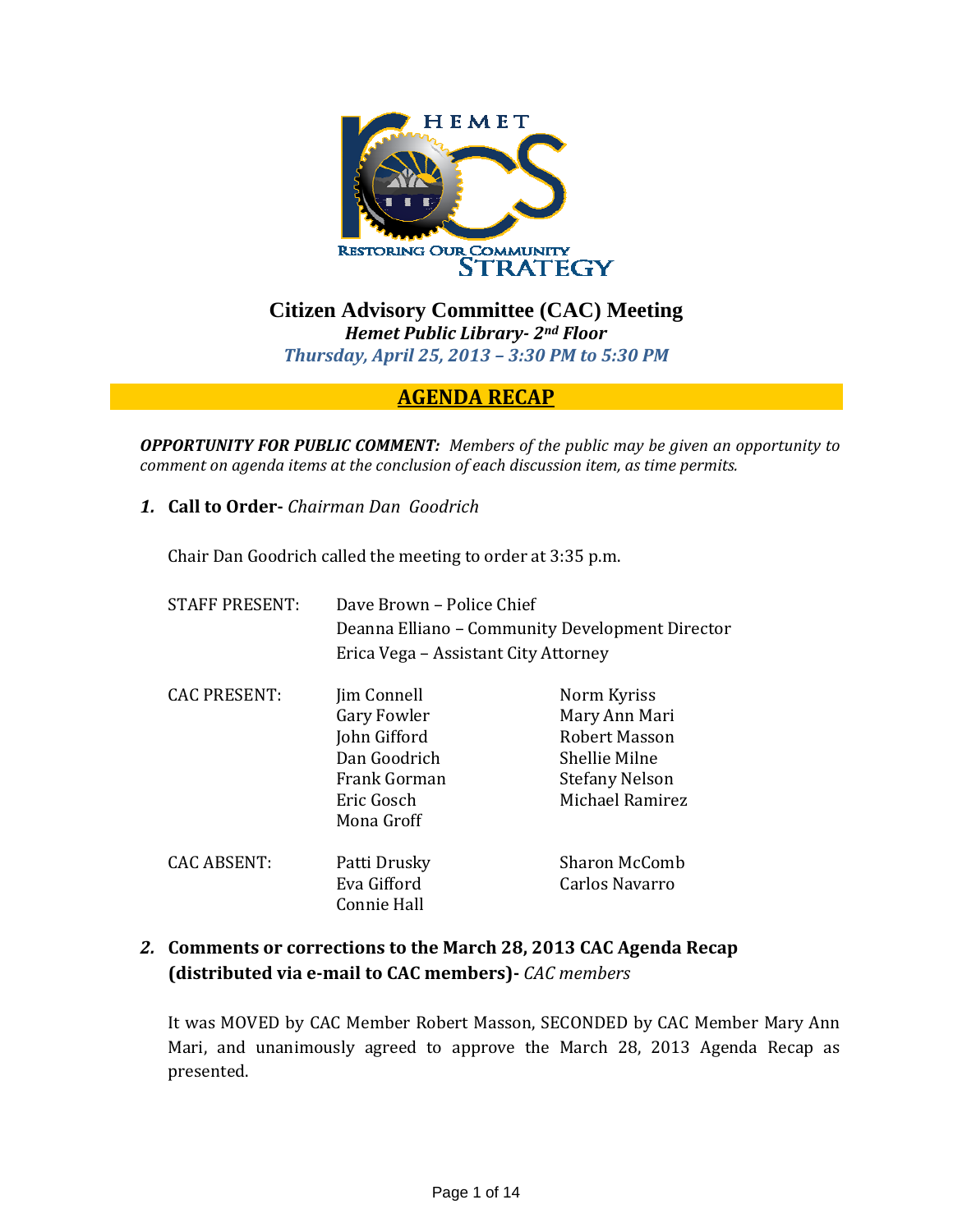- *3.* **Overview of Sample Rental Registration and Crime Free Housing Ordinances** *Community Development Director Elliano and City Attorney*
	- *a.* Overview of Ordinances from other cities and recommended concepts

Community Development Director Deanna Elliano gave a PowerPoint presentation regarding the proposed Rental Registration and affiliated programs, noting that the purpose of such programs was to address sub‐standard housing, maintenance and living conditions at rental properties that impact the general welfare of the residents and neighborhoods, and ultimately lower property values. The multilayered, collaborative programs, which would apply to non-owner occupied residential properties (rental units) would hold absentee or poor landlords accountable for their properties.

General exemptions to the Rental Registration Program would include condominiums with an HOA for common area maintenance; hotels, motels, and similar commercial uses, newly constructed rental housing (within  $1 - 2$  years), and State Licensed Mobile Home Parks, which are inspected under a separate process per Title 25.

The program would include annual exterior (unless interior is warranted) inspections to identify sub‐standard or unsafe housing conditions or lack of property maintenance. Advance mailed notice would be provided to the property owner and tenant, usually seven days prior to the inspection. An interior inspection would require additional notification unless entry is permitted by the tenant. A written notice would be provided to both the property owner and tenant regarding any violations, the required corrective action, and the timeframe for completion. A re-inspection would be scheduled to determine compliance, and non‐compliance would result in the issuance of Administrative Citations, the payment of any re‐inspection fees, and the required corrective actions with timeframe to comply. Failure to comply could result in additional citations, and/or criminal or civil actions, including: liens, nuisance abatement, reporting and collection through the State Franchise Tax Board, or receivership actions by the Superior Court.

Properties that prove to be non‐problematic would be eligible for inclusion in the "Good Landlord Program." In the City of Grand Terrace, well-maintained, problem free properties that pass their initial inspections are eligible for fee reductions, while the City of San Jacinto offers the "Good Neighbor Investment Commitment Program," which is a voluntary program (requiring an enrollment fee) for pre‐inspection prior to the start of a rental agreement.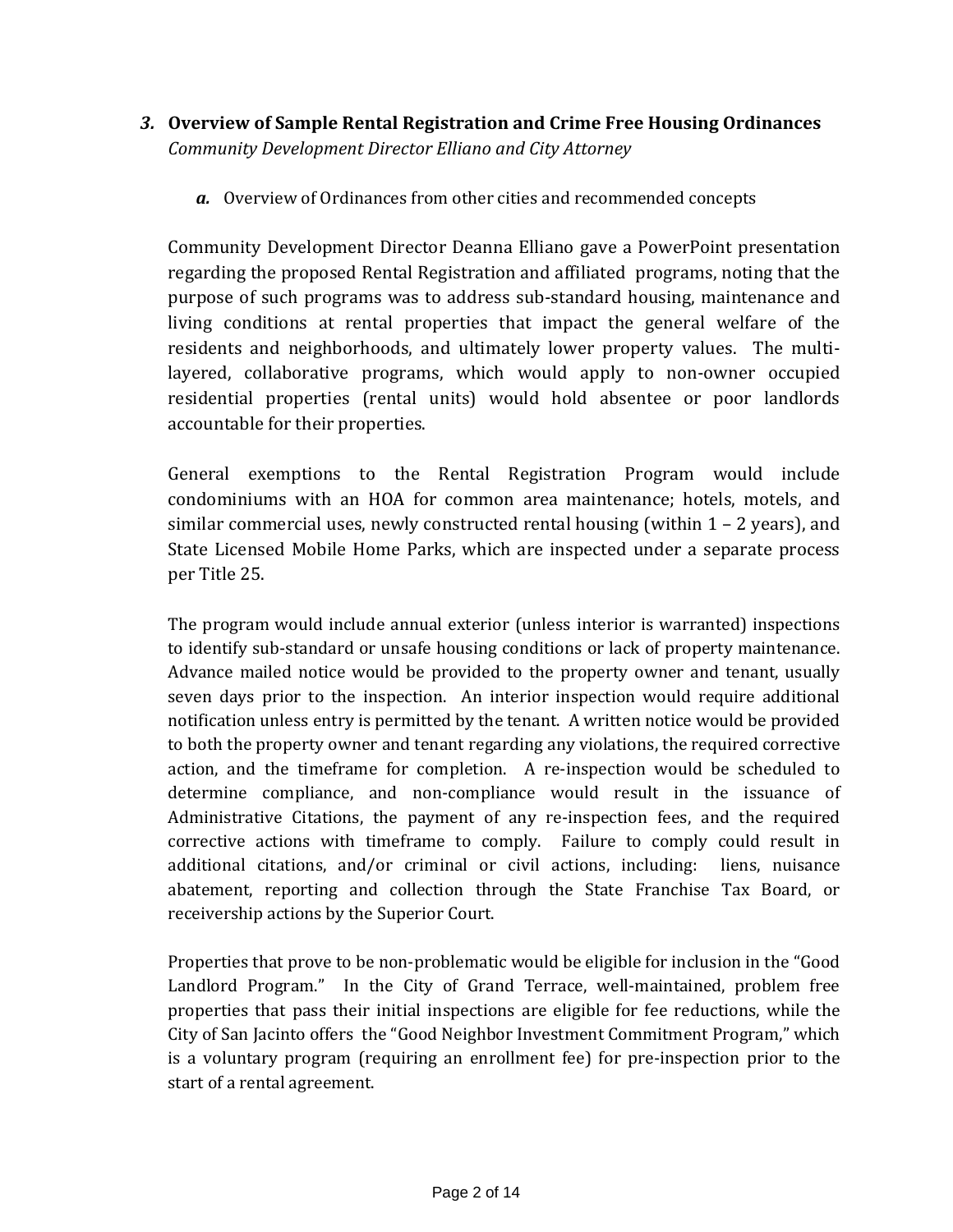The Crime Free Housing Program is a nationally used and recognized program that is based on educating landlords to properly screen and manage tenants and care for their property in a way that does not increase opportunities for crime. There is typically a one‐day training of owners or managers, which results in certification if their inspection passes. This program usually applies to Multi‐Family Housing, but can also be utilized for Single‐Family rentals. It can be voluntary or mandatory, and can be implemented as part of the Rental Registration ordinance, or a separate ordinance.

Typical fees for the Rental Registration or Crime Free Housing program would be charged in addition to the annual Business License fee for rental units, and can only be charged to recover the costs of implementing the  $program(s)$ . Fees may range from \$50/unit to \$185/unit – the average fee among cities surveyed was \$88/unit. Some cities reduced or waived the fee if a property was certified under the Crime Free Housing Program or the property had a history of being well‐maintained and problem free.

CDD Elliano concluded her presentation by asking for feedback, suggestions and questions on the proposed ordinances, and whether the CAC felt the Crime Free Housing Program should be voluntary or mandatory.

*b.* CAC member comments and questions

Gary Fowler commented on the Good Landlord Program being similar to the "disappearing fee" programs that some of the insurance companies now have, and suggested that this could provide incentive and motivation.

Maryann Mari was pleased that the MHP's would be exempted, as they are regulated by so many other agencies on various different levels. She passed out some copies of the Title 25 Civil Code Provisions to share with some of the CAC Members who might not be familiar with the code.

CAC Member Gorman inquired regarding how much additional staff would be needed to run the program if it were adopted, and what kind of requirements that additional staff would need to have. Would they need to be educated in police activity, code enforcement, or the Building code?

CDD Elliano responded that those factors had not yet been assessed, but that ultimately she thought a team would be needed that is similar to the current ROCS task force. Staff would be coordinating with the Police Department regularly, and one of the determining factors related to the Good Landlord Program is the number of police calls received.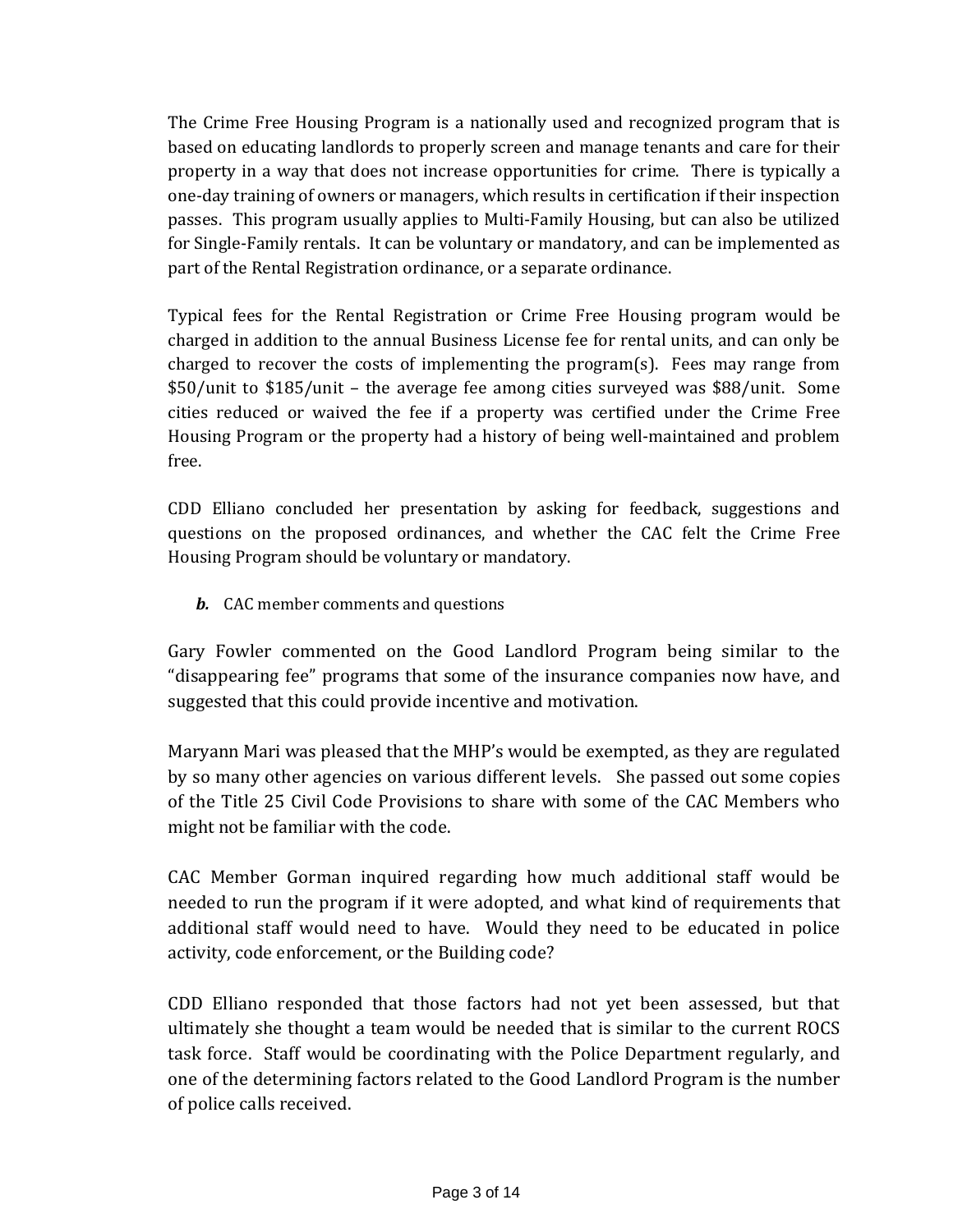CAC Member Eric Gosch pointed out that with the current number of rentals in the City, this would be approximately 50 inspections per day.

CDD Elliano noted that since the Rental Registration Program is an annual program, there would be an expectation that we would have to inspect all of the rental properties each year, but some communities do the inspections every other year, or every  $3<sup>rd</sup>$  year, which may be something we have to consider with the limited amount of staff that we have.

CAC Member Groff asked if volunteers could be utilized.

CDD Elliano responded that due to liability issues the inspections would need to be performed by staff members.

Chair Goodrich noted that staff was hoping for voluntary compliance with interior inspections for those properties where it was deemed necessary. He wondered if it would end up being a normal practice to do interior inspections.

CDD Elliano replied that staff would have to follow due process and would only go inside if it was determined that there was a need to do so. She referred to the Town & Country Mobile Home Park as an example, advising that with the level of external deterioration of the coaches it was deemed probable that there were safety issues on the inside, and so it was determined that interior inspections were necessary.

Chair Goodrich noted that his reason for asking was related to scheduling 8,000 units for an annual inspection.

CDD Elliano responded that, to leave no misconception, staff would not be able to complete inspections of all rentals in a year, so we are trying to approach the task proactively and inspect the worst properties first.

Chair Goodrich asked if there were a way to tie a business license to the rental property owner having passed the Crime Free Housing Certification Program.

Discussion ensued regarding this concept.

CDD Elliano explained that this was tricky, as the business license is a tax rather than a fee. She noted that the Rental Registration Program would be the best mechanism to require property owners to participate in the Crime Free Housing Program.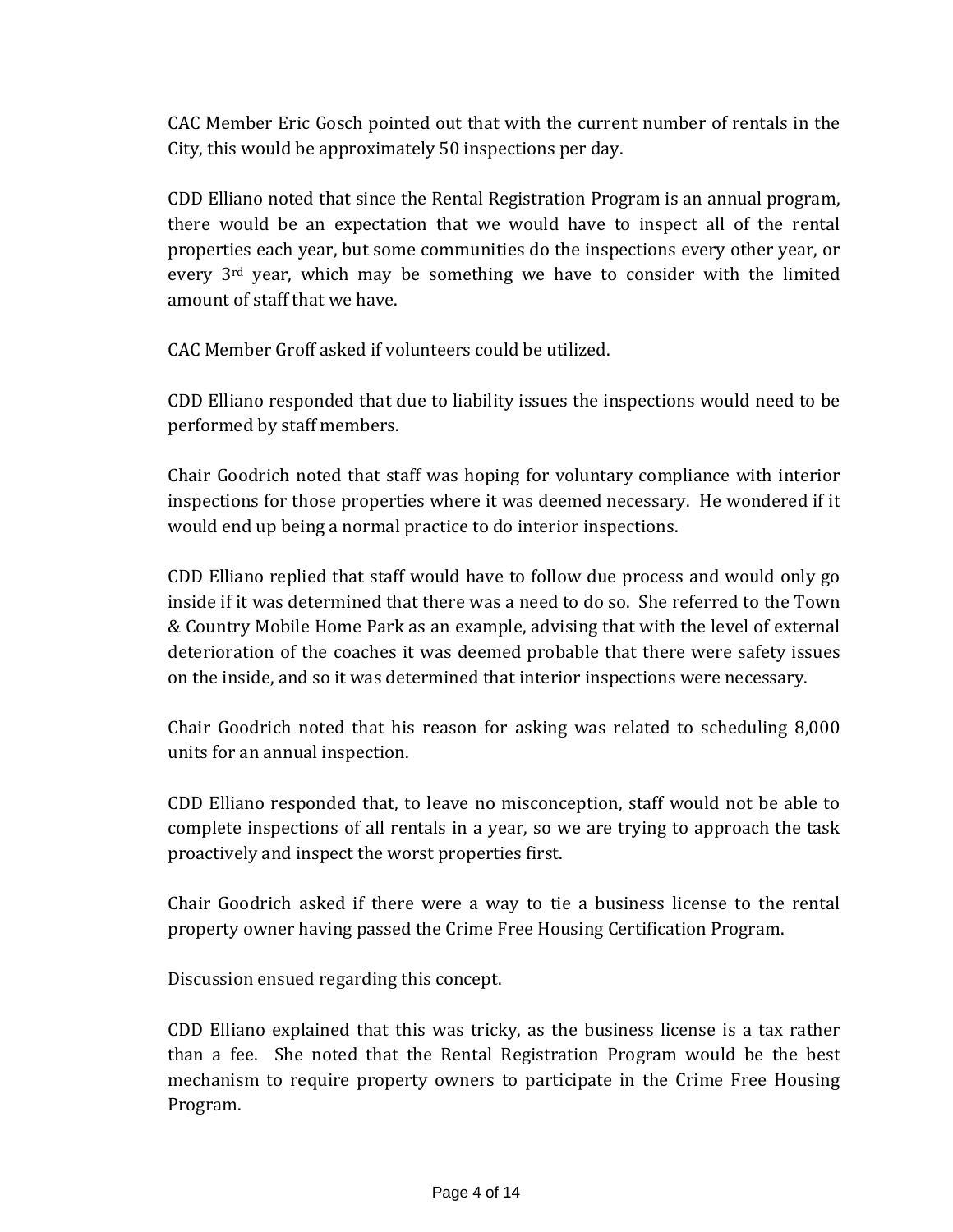Gary Fowler suggested that, even knowing that staff may not be able to complete all rental inspections in one, two or even three years, if the inspections are being prioritized with those units having the most police calls being inspected first, something like an 80/20 rule will apply quickly. Those who are put to the top of the list for good reasons are going to be the biggest base of the most problems and the program will be effective long before the last 20 percent are even inspected.

CDD Elliano discussed the possibility of having a voluntary program that would allow property owners to sign their properties up for inspections that would enable them to be placed on the Good Landlord program and avoid future inspections.

CAC Member Gorman inquired regarding how many violations there had to be before a unit could be deemed uninhabitable.

CDD Elliano discussed the types of violations that would cause a unit to be red‐ tagged and vacated.

CAC Member Mari noted that there are a lot of good landlords out there who do maintain their homes. Out of the 8,000 rentals in the City, how many are really so bad that we need to target them?

CAC Member Connell asked how the bad units might be targeted without the good units being penalized. He wondered if there was a way that, between the Police Department and the Code Enforcement Division, a list of units could be established that should be inspected initially.

Discussion ensued regarding the Code Enforcement Field Volunteer Program that was up and coming.

CDD Elliano advised that two vehicles had been donated for this program and were in the process of being painted and readied for use.

CAC Member John Gifford inquired as to how staff anticipated collecting the fee for the annual Rental Registration Program.

CDD Elliano advised that the rental unit database already requires payment of a business license fee for rental units. The Rental Registration Program will be tied to that process.

CAC Member Gifford suggested that if the City is going to charge an annual fee for all rental units, but not inspect them all in the year the fee is collected, he could see a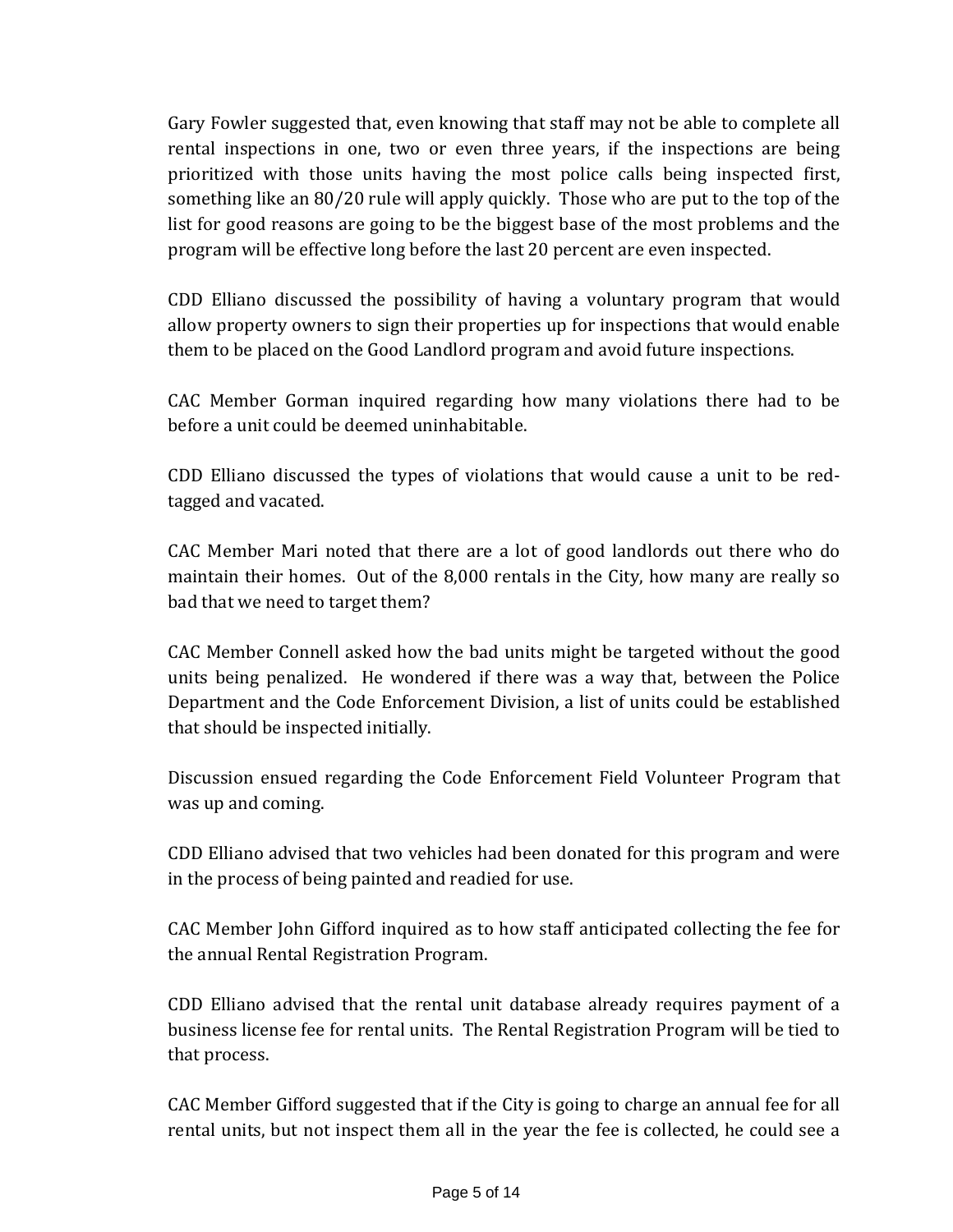lot of people showing up at City Council meetings to complain that they are paying for something that hasn't happened. How will this be addressed?

Discussion ensued regarding how the fee might be broken down, spread out, and tracked so that an annual fee was not being collected from property owners who had already paid but had not yet been inspected.

CDD Elliano explained that this had not entirely been worked out yet, but that other cities' mechanisms were being researched.

CAC Member Gosch, asked for clarification that the fees listed on the spreadsheet were annual fees rather than inspection fees for the actual inspection.

CDD Elliano responded that the fees were actually a mixture of both as it is an annual registration fee that includes the initial inspection. There would only be an separate, additional inspection fee if there are violations that require re-inspection.

Eric Gosh referred to Data Quick – a national company that gathers and analyzes data – to compile information on the City's rentals. He noted that Grand Terrace had utilized them to formulate their data and ultimately to justify their Rental Registration Program. He wondered if staff had contacted Data Quick.

CDD Elliano advised that the City had utilized Data Quick along with Core Logic, and some others. The downside is that their data is formed using census tract information, so the information that you get is not always completely useful for determining properties only within the City limits.

Discussion ensued regarding what the City is doing to compile their database.

 CDD Elliano commended CAC Member Sharon McComb (not present) for her efforts in working with the Business License unit to help establish the database. When asked about the status of the rental unit inventory, she advised that the success of these efforts was at approximately 80%. She went on to advise that the most elusive rentals are the single‐family homes, since they may be owner occupied one day and rented out the next.

CAC Member Gosch suggested that the ROCS Program may have a lot of good ordinances, but it is restricted by a lack of funding. The ordinances and programs are only as good as the funding available to implement them, and the good thing is that this program will provide a good source of revenue to do that. It's important to have staffing on board to make the program work, and the City Council needs to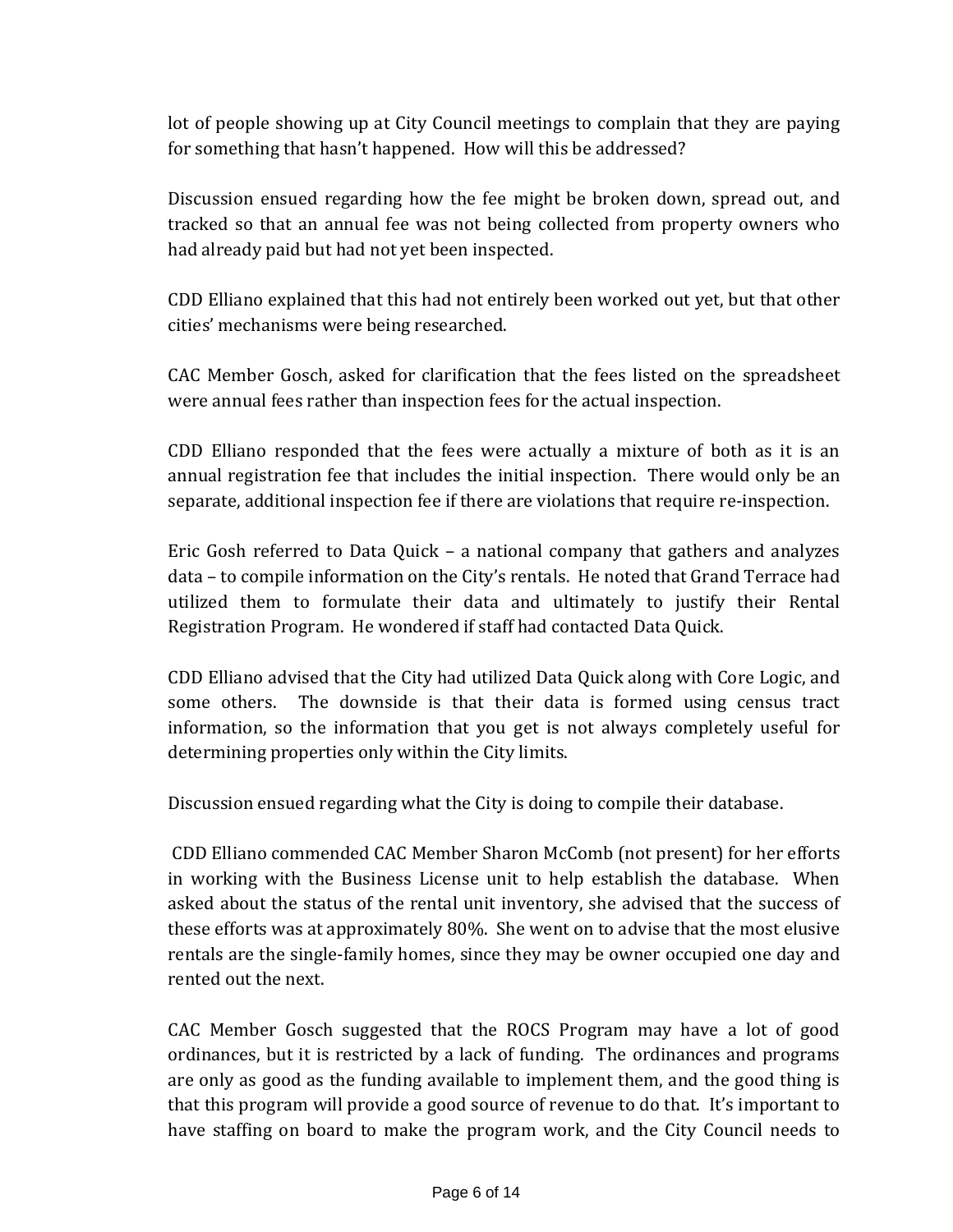understand that whatever front‐loaded costs there are, the program should be viewed as an investment in the future of our valley.

CAC Member Kyriss noted the exemption of condominiums because they have Home Owner Associations (HOA's). He suggested that there are also some very nice senior communities that are single‐family housing rather than condominiums, but have HOA's and are very well‐maintained. Perhaps an exemption should be considered for these types of properties as well.

CDD Elliano indicated that while there should probably be some kind of initial inspection to make sure that everything is up to par, with no illegal construction, etc., she agreed that exemption for these types of properties, with active HOA's that are basically already doing the job this program would be trying to accomplish, was an idea to consider.

Discussion ensued regarding what type of inspection would enable a rental to be added to the Good Landlord Program.

CAC Member Kyriss noted that there are only certain circumstances under which even a landlord is able to gain entrance to a rental. How would the City propose to do interior inspections?

CDD Elliano advised that in extreme cases an inspection warrant may have to be obtained, and in such cases it would need to be proven to the judge that there is probable cause to enter the unit.

CAC Member Stefany Nelson stated that the Rental Registration Program and Crime‐ Free Housing Program participation should be mandated.

CAC Liasion Shellie Milne referred back to the funding situation, noting that an earlier suggestion to utilize code enforcement volunteers was a good idea. She wondered if there was a way to transition some of the Police volunteers to Code Enforcement so that they could be involved in the rental registration inspections or if there was something that could be done to facilitate getting additional volunteers for Code Enforcement.

CAC Member Mari suggested that if there was any way to get welfare or unemployment recipients who have some of the necessary skill sets to volunteer, it might be worth it to give them an incentive.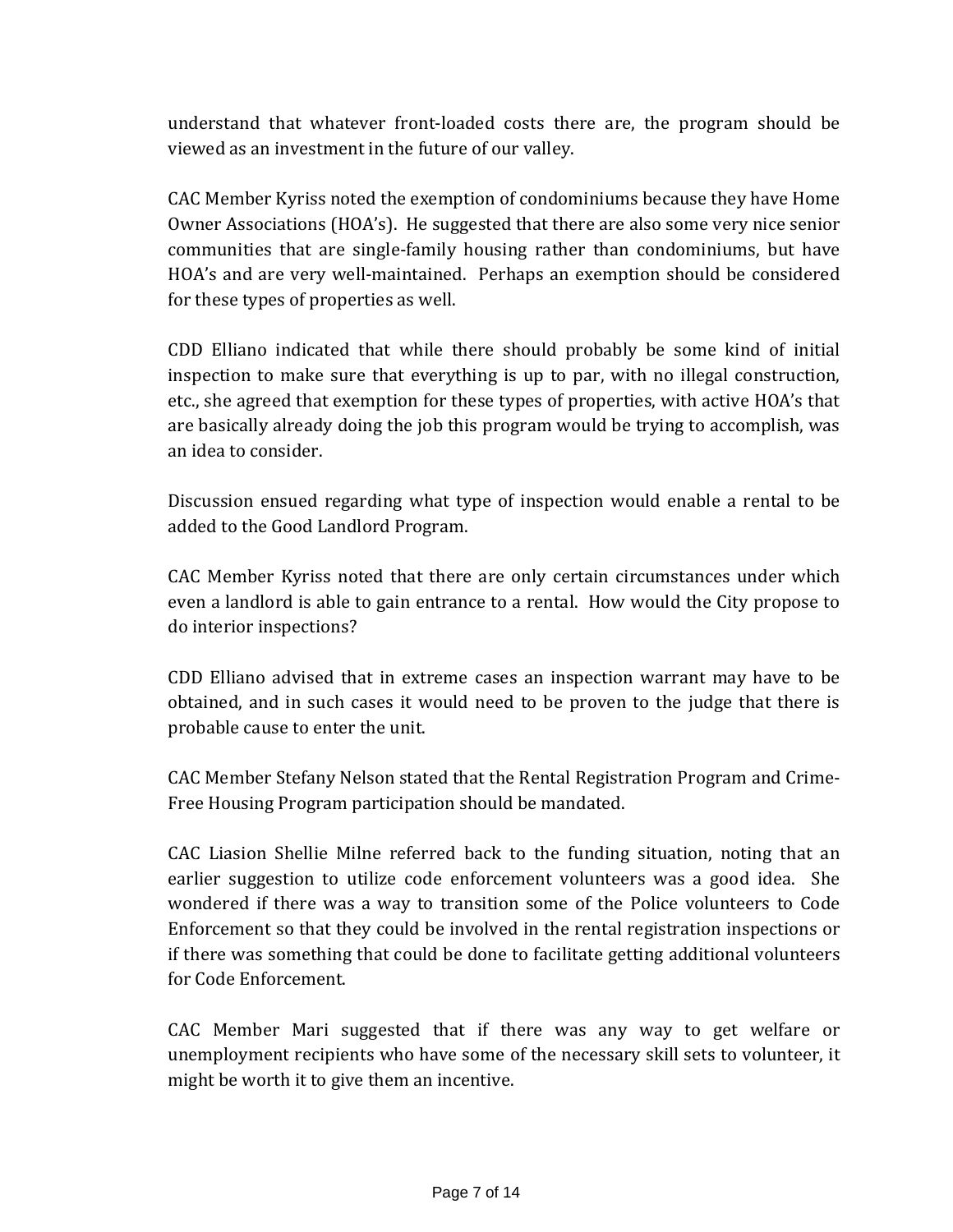CDD Elliano passed around an inspection sheet utilized by the City of Moreno Valley for the CAC to review.

CAC Member Connell suggested that a more simplified cheat sheet could be created from this list that could be used by the volunteers.

Discussion ensued regarding tying the Rental Registration Program to the business license that is required for rentals.

Assistant City Attorney Erika Vega explained that the problem with that is that the City's business license program is a tax program rather than a regulatory program. Making any adjustment to it would require a 2/3 vote, and would open up the entire program, which would be extremely risky. Unless you are willing to take that risk, the current business license program needs to be left alone.

*c.* Public comments regarding this item

Tim Johnson addressed the CAC as the Executive Director for the California Apartment Association (CAA). He stated that he wished to offer the CAA's assistance to the CAC, the City and the Council. He cited some of the various cities and communities that his organization works with and what they do. He suggested a rental registration program that is proactive for rental property owners, with a fee that is waived if the owner or manager goes through the Crime‐Free Housing Program (CFHP). He noted that, like San Diego and Moreno Valley, the thing to do is go after the habitual violators. Once a certain number of police calls have been hit, a property owner is required to go through the CFHP and submit to the Rental Registration Program. If you go after the decent landlords who are already following the law, you are now charging them for following the law.

Bob Jungsbluth expressed appreciation for the time and effort of the CAC, and indicated that he was in favor of the Rental Registration Program. He commended Code Enforcement Officer Rod Fuller as being exemplary. He also commended the Police Action Program that was presented by Police Chief Brown, but voiced his disappointment over the fact that not many members of the public were present to express their support.

CDD Elliano asked for consensus regarding the Rental Registration and Crime Free Housing Programs.

Several CAC Members voted for mandatory implementation.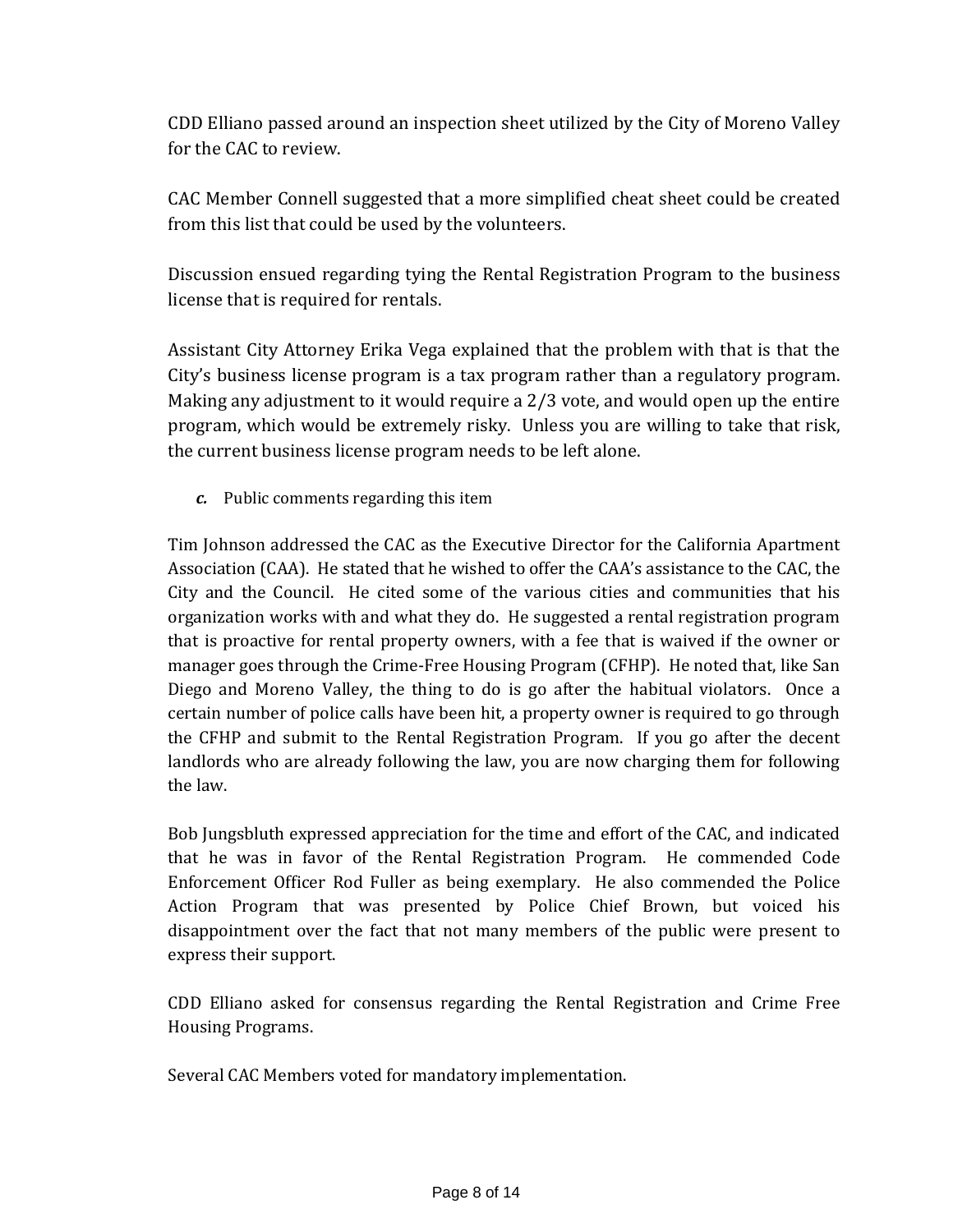CAC Member Mari stated that what Mr. Johnson had said made sense regarding the fact that charging decent landlords to participate in the program would be a penalty. CAC Member Gosch suggested that the Crime‐Free Housing Program be applied to single-family rentals as well as multi-family. He agreed that it should be mandatory, noting that there are many taxes that he pays even though he doesn't violate the law that it covers, and that the fee for this program would be attributed to the cost of doing business.

CAC Member Gifford indicated that he would prefer to go for something voluntary, using the Crime Free Housing Program as an incentive for owners to comply, and have that in lieu of the fee. This would not penalize those who are already in the program.

CAC Member Connell suggested making it mandatory for those who have had a certain number of violations in a certain period of time.

CAC Member Gorman concurred with CAC Member Gosch. We all pay taxes for a number of things that don't apply to us. The fee is just a small portion of what these landlords are making on their rentals, and the fee could perhaps decrease as years pass and no violations have occurred. Landlords should welcome this because they will end up with decent tenants who pay their bills on time. Just the maintenance aspect of that will save them money in the long run. He voted for a mandatory program.

CAC Member Michael Ramirez did not like the concept of penalizing good landlords with a fee, but acknowledged that if it were a voluntary program nobody would sign up. It needs to be mandatory.

CAC Member Kyriss liked Mr. Johnson's idea about waiving the fee for those who participate in the Crime Free Housing Program.

Chair Goodrich noted that waiving the fee might be a good idea, but how do you get past the initial inspection cost? And how do you address the inventory stock of homes that are currently in the rental pool?

CAC Member Kyriss suggested that the initial inspection needed to take place, and that once the inspection was passed and the property owner registered for the Crime Free Housing Program their future fee could be waived. If down the line they begin to get multiple calls regarding their property, the fee is no longer waived and they are required to have the annual inspection.

Discussion ensued regarding the ups and downs of the program.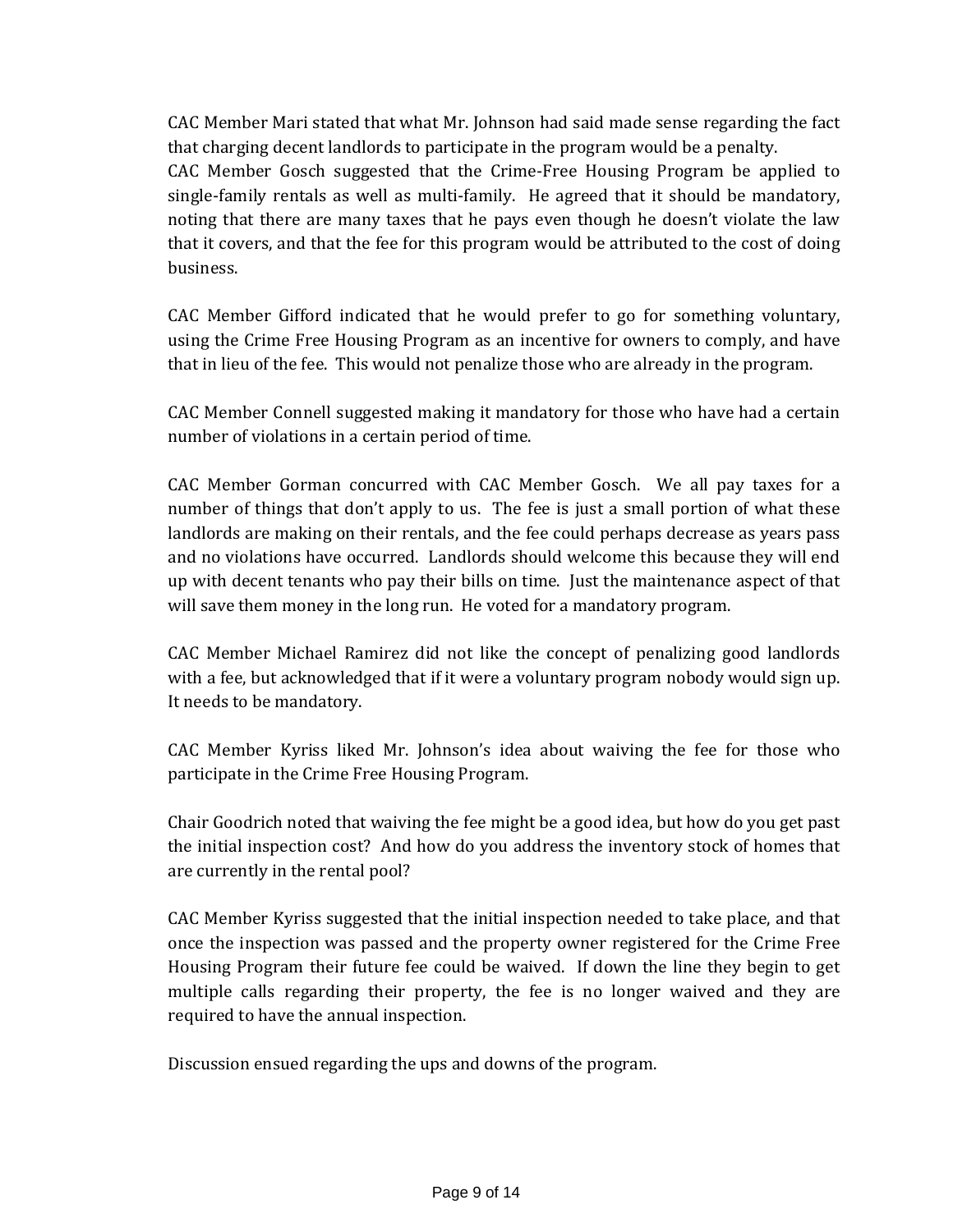CAC Liasion Milne suggested that it must be made mandatory, because if it's voluntary or you are picking and choosing who must register, the City will end up being accused of playing favorites.

It was determined that the consensus of the CAC was that the program should be mandatory with incentives that could reduce fees.

Peggy Crockett addressed the CAC as a local property manager. She noted that her company completes annual inspections of their units and has already taken a number of the noted steps, and made extensive efforts to clean up the properties that they manage. We have raised our rents and are doing both interior and exterior improvements. To penalize those of us who are doing things the way that they should be done is unfair, and we would ultimately have to pass the costs on to the tenants. When asked, she noted that her company managed the Amberwood Villas and Vista Gardens Apartments.

CAC Member Groff stated that it was great that her company was being proactive, but too many others are not.

Chair Goodrich advised that what Ms. Crockett's company is doing is exactly what we hope to achieve with this program.

Ms. Crockett suggested that the nature of the calls should also be considered when determining the number of calls that are made to the police.

CAC Member Gosch suggested to Ms. Crockett that if everyone were to do what her company was doing it would be great. A one year investment by your property owner, that could then be reduced if the property were entered into the Good Landlord Program, would be an excellent investment.

Ms. Crockett agreed that this was a good point, but she can also see the owner's point.

CAC Member Nelson stated that she was a resident of one of those apartment complexes, and it could definitely use an inspection.

CDD Elliano noted that the plan was to come back to the CAC at the next meeting with a draft ordinance regarding this program.

# *4.* **Status Report regarding the Hemet ROCS Ordinances –** *Community Development Director Elliano*

CDD Elliano shared the door hanger that is being utilized by the Public Works / Hemet ROCS clean‐up crew, and then handed out an updated Hemet ROCS Program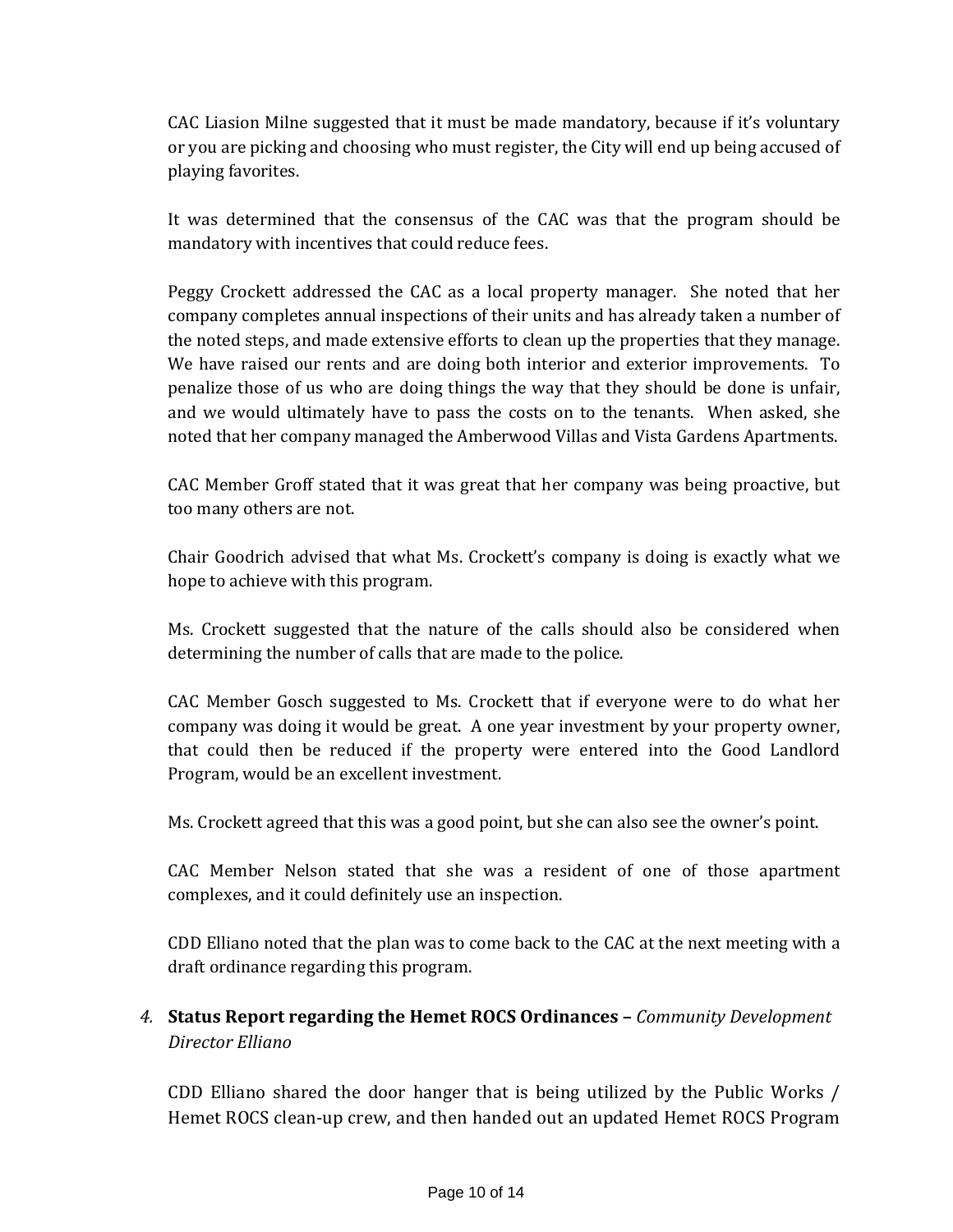Status Sheet. She noted that the CAC has assisted in the adoption of 12 ordinances to date that are now being implemented. If you look at Item Nos. 13, 14 and 15, you will see the ordinances that are currently in progress. We are fine-tuning the abandoned/vacant property ordinance that was reviewed at the last meeting. Item Nos. 16, 17 and 18 are actively being researched with draft ordinances under preparation, and Item No. 19 is an update to the business license ordinance, which would require a 2/3 vote of the residents and is not being considered at the present time.

With only one meeting of the CAC remaining, our goal is to get as much input as possible. The Property Maintenance and Landscaping ordinance will probably be the one that will lag, but it will be going to the Planning Commission for approval. Incidentally, CAC Member John Gifford is also a member of the Planning Commission.

## **5. Suggested Agenda items for the May 23rd Final CAC Meeting:**

- a. Status Update on ROCS Ordinances and Programs
- b. The Next Phase of Hemet ROCS‐ where do we go from here?
- c. Final CAC Report & Recommendations to the City Council
- d. Other Agenda topics requested by the CAC

CDD Elliano thanked the CAC for hanging on for the additional six month extension that was granted to the Committee by the Council, noting that the May meeting marked the end of that extension. She discussed what she was hoping to accomplish at that final meeting, noting that the Hemet ROCS program would not end with that meeting.

CAC Member Groff suggested that something should be shared with the public that outlines all of the ROCS ordinances.

## **6. CAC Roundtable –** *CAC Chair & Committee Members*

CAC Member Mari referred the ROCS door hanger that CDD Elliano had passed around earlier in the meeting. She thinks that every property management company should have a pile of these door hangers to hang on the doors of their problem tenants.

Several members of the CAC concurred that the door hangers were wonderful and would be very useful.

CDD Elliano noted that she would pass the commendations along to the Public Works Director.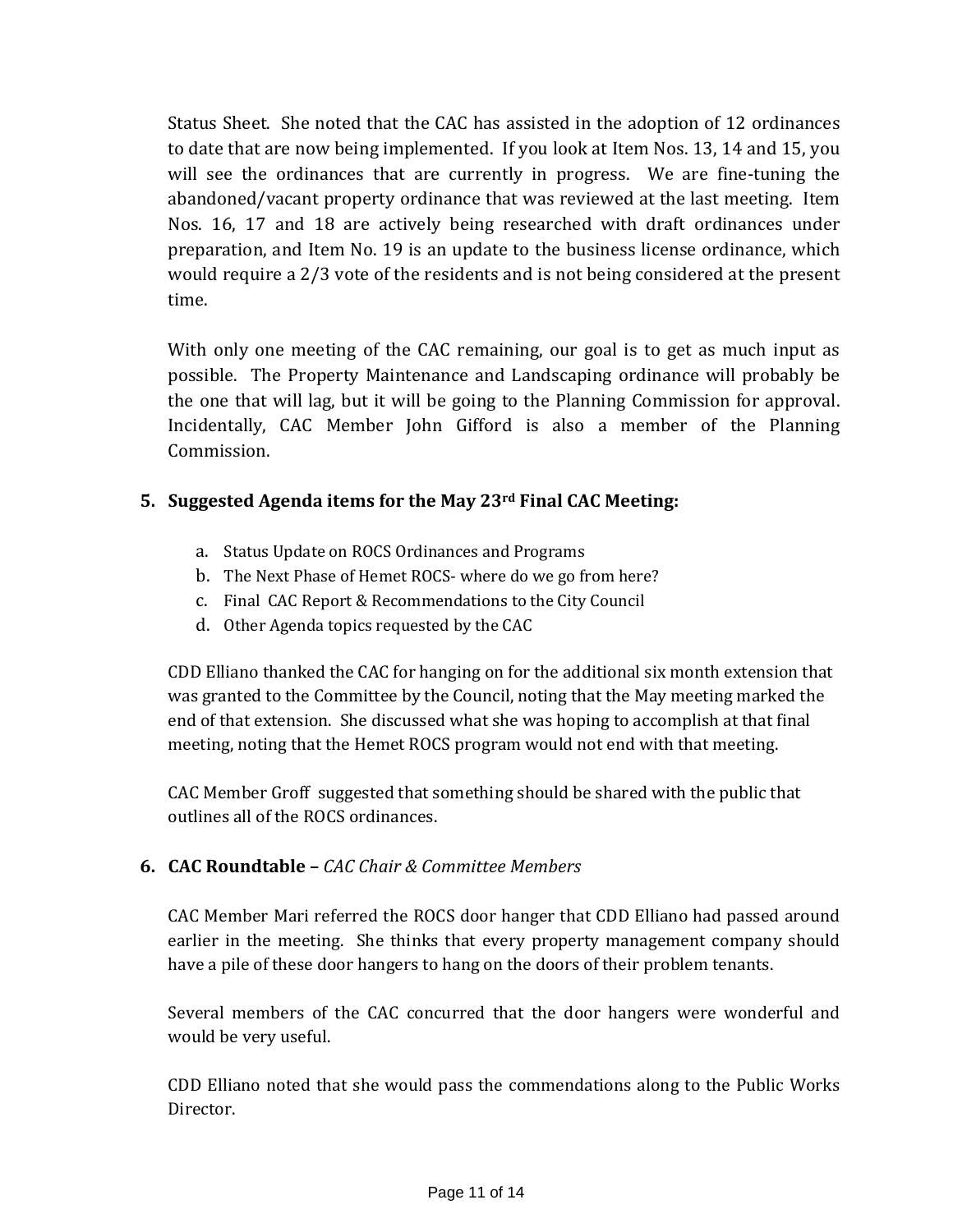CAC Member Groff stated that it was her understanding that there weren't very many calls coming in on the ROCS hotline.

CDD Elliano confirmed that initially there were quite a few calls, but there are now only a handful of them.

CAC Member Gorman asked if the banner that is currently displayed across Florida Avenue was utilized every week of the year. He suggested that the City put up a banner regarding the ROCS program with the hotline number in a bold font.

CDD Elliano was uncertain, but noted that she thought there were a three or four locations, with banner content requiring Council approval.

CAC Member Ramirez noted that he had sent out an email to the CAC regarding volunteers for the Hemet ROCS booth on Saturday, May 4<sup>th</sup> for the annual Teen Prevention Fair that is being held at the Hemet Valley Mall. We would love to have the booth present to help in getting the word out to the community. Unfortunately, if we cannot gather any volunteers we will not be able to have the booth at the fair. We would like to park the ROCS vehicle right in the front of the event.

Discussion ensued regarding the possibility of volunteers.

CDD Elliano indicated that she would touch base with Public Works since a driver for the ROCS truck would be necessary.

CAC Member Ramirez then passed around a letter that had been written by CAC member Carlos Navarro (not present) regarding Measure "O" and his perceived reasons for its failure. He requested that it be added as an item to the next CAC agenda.

It was MOVED by CAC Member Mari, SECONDED by CAC Member Gorman and unanimously agreed that a discussion of the letter written by CAC Member Navarro be added to the May 23, 2013 CAC Agenda.

CAC Member Gary Fowler asked if Police Chief Brown had any more updates.

Police Chief Brown expressed thanks for the tremendous amount of community and Council support for the Police Action program that he presented at the last City Council meeting. He was pleased to advise that Council had authorized the re-hire of several retired police officers. ROCS is definitely one of the items that they may be working on.

CAC Member Groff asked when the California Highway Patrol was supposed to begin patrolling Florida Avenue.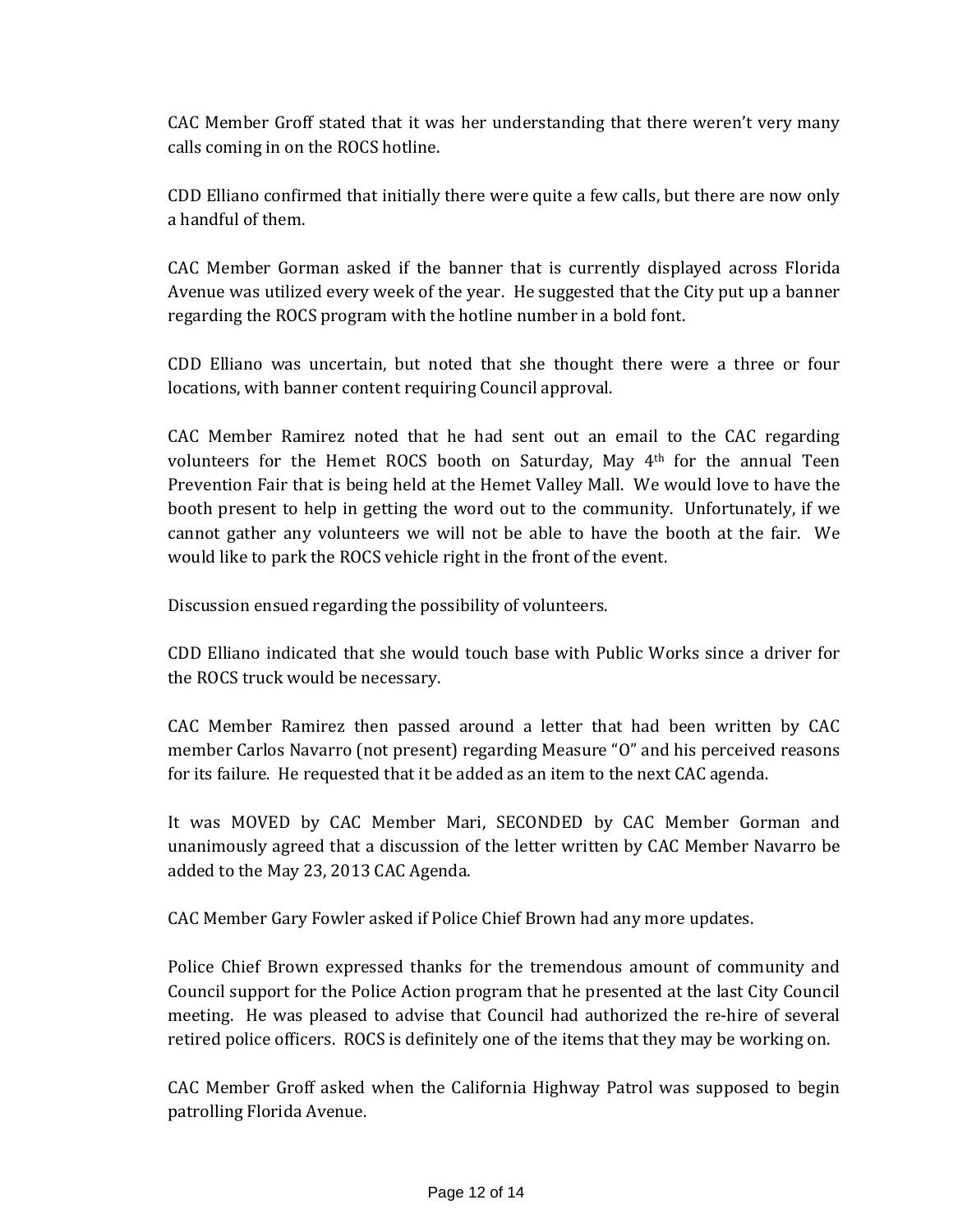Police Chief Brown responded that the goal was for them to begin patrolling on July 1st.

CAC Member Gorman stressed that when the Rental Registration ordinance is compiled it is very important that there is multi-agency support – particularly with Fire, Police and Code Enforcement – that allows everything to be done right the first time so that weeks do not lapse in getting one rental to pass an inspection.

Chair Goodrich stated that he would be interested in knowing whether there has been any economic return on the program's efforts since ROCS started, and what is anticipated as an end result? We're always addressing police, safety, clean-up, etc. How can we relate this back to the public?

CDD Elliano replied that thus far, the economic return of the program hasn't been quantified. There are short term direct economic effects, and then are long term indirect effects. The short-term effects are more of a cost recovery mode, as we're out there enforcing citations, doing abatements, etc. The long-term, real effects include increased property values, a greater quality of life in the City, and the desire of businesses to invest here, etc.

Chair Goodrich wondered if administrative relief could be anticipated based on this program, so that we are not spending as much time, administratively, addressing the issues that are currently so time consuming. Is there any way to address that?

CAC Member Groff asked Chief Brown if he had seen any difference since the program began.

Police Chief Brown noted that with the excellent task force that is in place, there has been great success at several properties in the City. As CAC Member Gosch mentioned earlier, the ordinances are useless if we don't implement them, but it has made a difference in those instances where we have been able to implement them.

CAC Member Gosch suggested that the future of the ROCS program was the issue of how it would be paid for. I think ROCS is a great foundation to reverse the fear of crime in our community, and I think this needs to be one of its initial successes.

CAC Member Groff reiterated that the word about the efforts and successes of ROCS needs to be conveyed to the public.

CAC Member Ramirez advised that Chief Brown had attended the last CAN Coalition meeting. He noted that for 18 months the Coalition had worked to get the Social Host ordinance in place, and we are now charged with implementing it. So now it comes to the CAC's doorstep to get the awareness of these ordinances, as well as their consequences, out to the public.